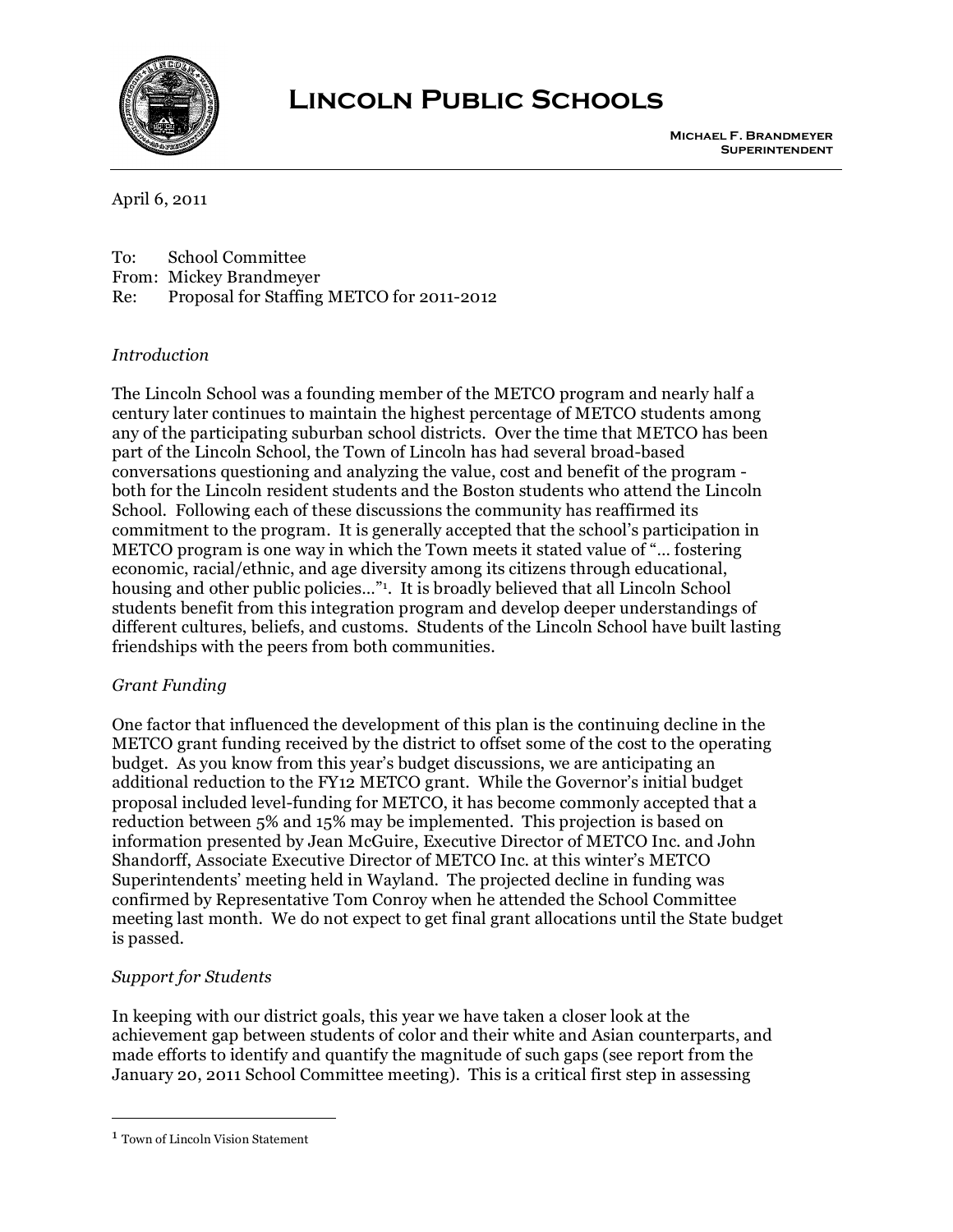whether our programs and interventions serve to help all students achieve at a high level and how best to narrow the achievement gap.

We learned that the achievement gap is relatively narrow in the early grades but that as students begin to move into the intermediate grades of 4, 5, and 6, the gap gets larger and is significant by the time students reach the middle school. It is important to note that when we talk about "students of color" we are including Lincoln and Boston resident students. As approximately two-thirds of our students of color are in the METCO program, the achievement gap study can serve as a proxy for an achievement gap for our METCO students. This is a significant finding and one which should cause the district to drive resources toward supports that will effectively assist students in improving their performance and narrowing performance gaps.

Recently an analysis of special education referrals, identifications, and the need for specialized instruction verified the prior trend of a significantly higher percentage of students from Boston being eligible for special education services. As of April 1st, 21 of the Lincoln School's 84 special education students, or 25% were METCO students, compared to 12% of Lincoln resident students with disabilities. Overall, METCO students comprise 15% of the total school population. The district seeks to fulfill its commitment to this population of students – academic services and supports remain paramount to educational success for all students with disabilities.

### *Community Outreach*

The district's staffing plan for the METCO program has remained relatively intact during the recent cuts to the grant. It has generally consisted of three full-time professional positions: a METCO Director, an academic advisor, and a social worker. Support positions have consisted of two bus monitors and a secretary (at various times either full or part time). The grant also partially pays for part of a special education teacher (about .6 FTE) and allocates \$20,000 toward instructional assistants. The grant does not pay for the benefits of these employees. The cost of basic transportation (2 runs each way) is also covered by the grant. In recent years the position of secretary has been eliminated, discretionary funds for program enhancements have been cut, and extra transportation for late buses has been eliminated.

Last spring, the Superintendents from Sudbury Public Schools and Lincoln-Sudbury Regional High School joined me in proposing a multi-district reorganization of the METCO administration for our districts. Feedback about the process and the proposal was quite negative and ultimately I withdrew my proposal to the School Committee to approve participation in this collaboration. The School Committees from SPS and LSRHS ultimately approved the reorganization and the Superintendents of SPS and LSRHS implemented the plan.

This fall and winter, in order to solicit input and feedback about staffing and support for the METCO program, I met with parents and stakeholders of the program before developing a proposal. Several meetings were held this winter beginning with a representative group of Boston parents from the METCO Parents Association, Lincoln parents representing the METCO Coordinating Committee, Christina Horner, Lincoln's METCO Director; and representatives from the School Committee, including the METCO representative to the Committee. The goal was to determine which supports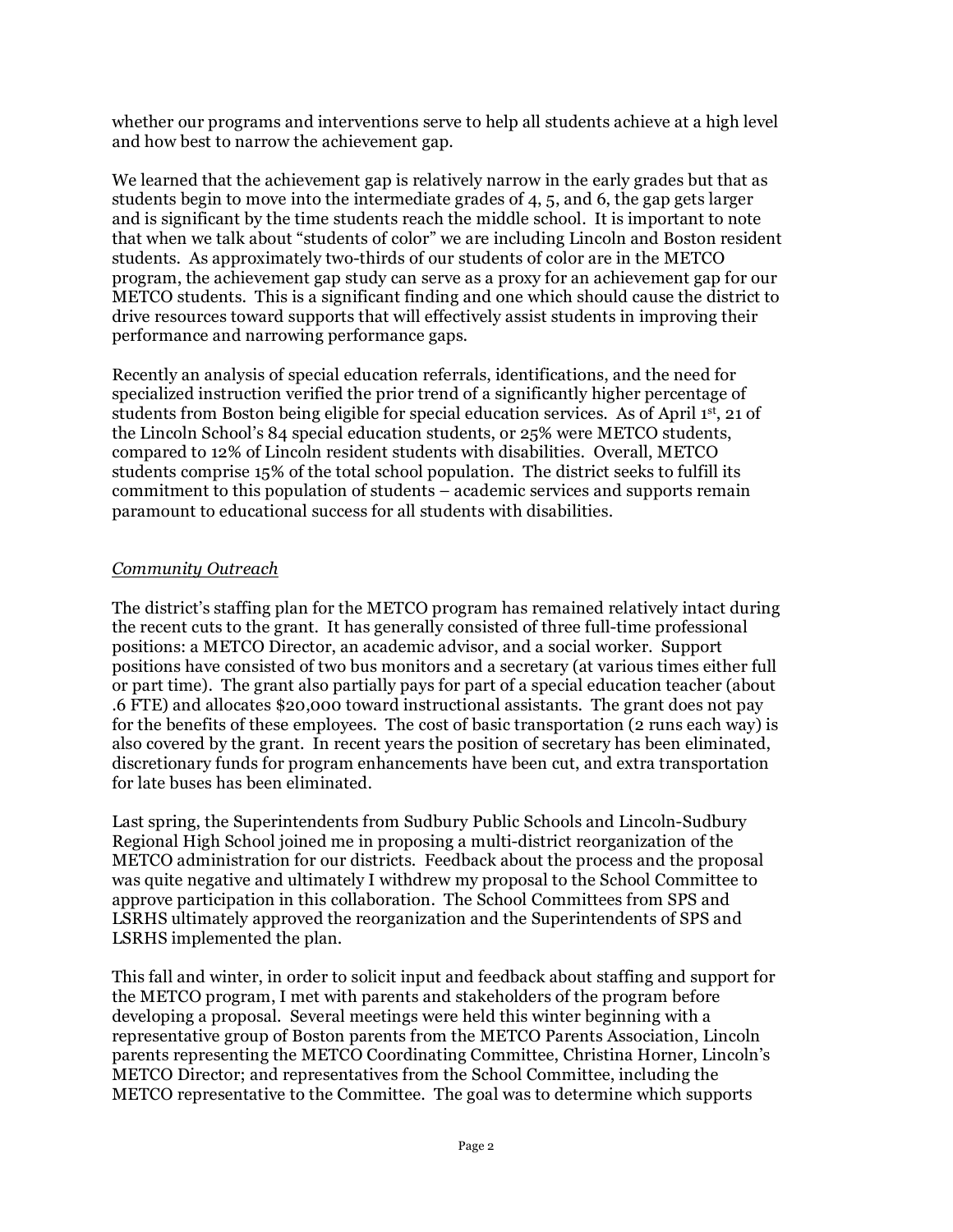parents believed to be most important in supporting successful participation and achievement at the Lincoln School by our METCO students.

Many ideas were discussed. Parents and others expressed:

- $\Box$  the belief that the academic program is a highly valued opportunity for their children, and that the faculty and staff in Lincoln is of high quality;
- $\Box$  that it is important to support both academic and social/emotional growth for all of the students, therefore, both academic support and social supports are necessary;
- $\Box$  that it is important for our students to have faculty of color with whom they can form connections;
- $\Box$  the idea of "one school, one budget," i.e. that the program is one of several funding sources in the budget that supports programs and that budget adjustments could come from both grant funded positions as well as the district's operating budget;
- $\Box$  that there should be some consideration to eliminating the concept and designation of "METCO staff" and rather consider all of the staff "Lincoln staff" with the opportunity for any staff member to teach, counsel and support all children who attend the Lincoln School;
- that the district might consider hiring a "Diversity Coordinator" who has broader and different responsibilities than those of the current METCO Director.

### *Staffing Proposal*

Considering our commitment to supporting students in the context of the economic conditions pressuring the state budget and local appropriations, I am proposing for your discussion and consideration the following:

- 1. That Lincoln maintain its commitment to the students currently enrolled in the Lincoln School and seek to enroll students in lower grades up to the state's allocation of 91 students for Lincoln. It is important to sustain the program with sufficient scope so as to provide sufficient critical mass, not to isolate individual students in small numbers or to have some classes with METCO students and others without. This will also allow the district to continue to receive the maximum grant funding that it is eligible for and will hopefully mitigate the impact of METCO students who leave the Lincoln School to attend exam schools after the 6th grade (a recently developing trend).
- 2. That we focus resources on the school's core mission of teaching and learning and that we increase academic support for students from kindergarten to grade 8. The motivation for this adjustment is a commitment to narrowing achievement gaps and the belief that academic supports are needed to address individual student learning issues and the growing special education population associated with the METCO program at Lincoln School. Currently, the school does not have any specific academic support through METCO for students in lower grades. Given our belief that we have a greater chance for successful teaching and learning I am recommending that we allocate a half-time teacher as academic support for grades kindergarten to two. Additionally, I am recommending that we allocate the current 1.0 FTE for academic advisor to provide support for grades three to eight (this position typically supports middle school students).